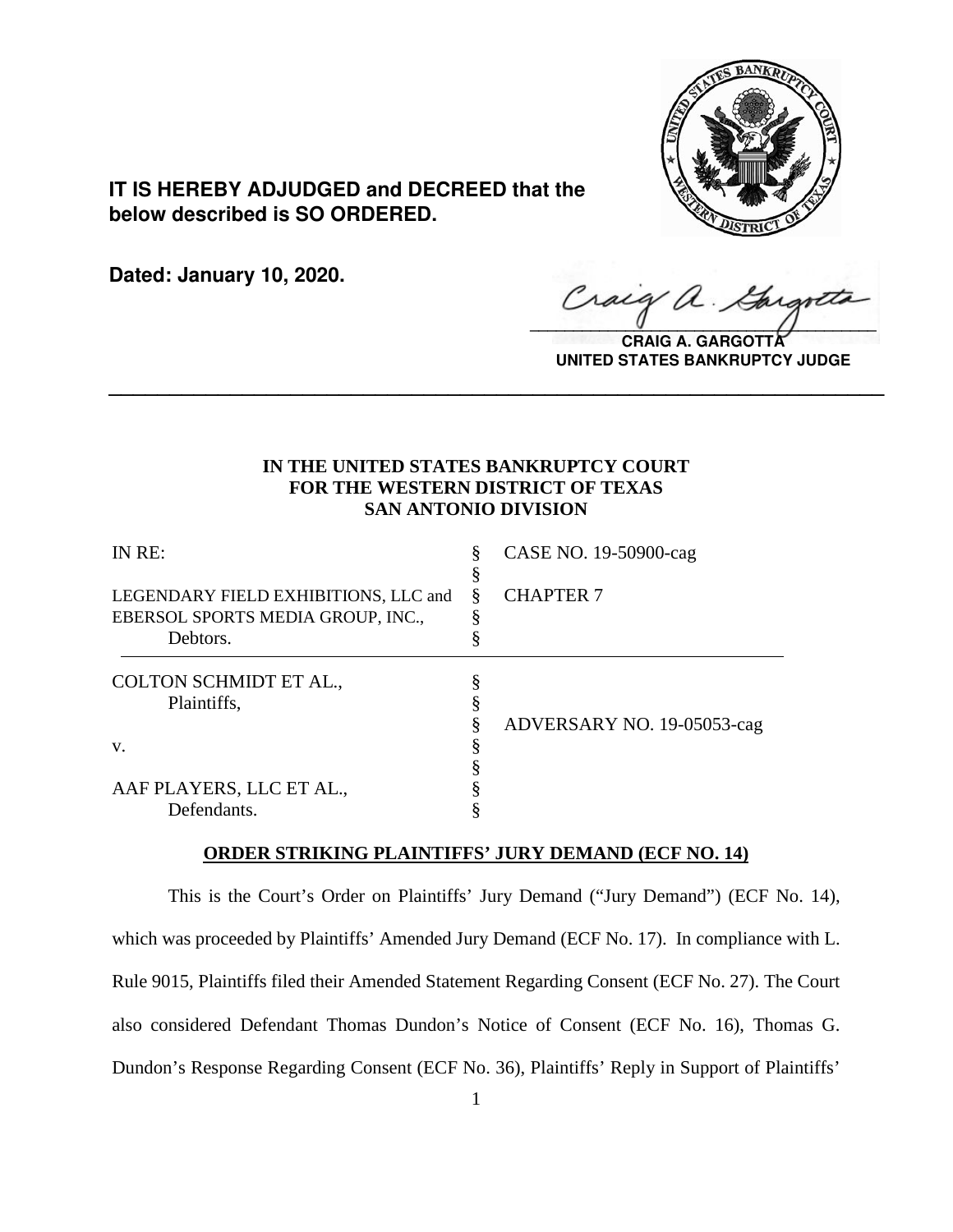Amended Statement Regarding Consent (ECF No. 42), Trustee's Response Regarding Consent (ECF No. 43), and Defendant Charles "Charlie" Ebersol's Response Regarding Consent (ECF No. 50). The Court held a hearing on the Jury Demand on December 4, 2019. For reasons stated in this Order, the Court finds that the Jury Demand is STRICKEN

As a preliminary matter, the Court has jurisdiction over this proceeding pursuant to 28 U.S.C. § 1334(b) and 28 U.S.C. § 157(e). The parties disagree over whether this proceeding is a core proceeding under 28 U.S.C. § 157(b). All of the parties have not consented to the bankruptcy court entering final orders under 28 U.S.C. § 157(c)(2).

## **FINDINGS OF FACT**

On April 17, 2019, co-defendants AAF Players, LLC ("AAF Players"); AAF Properties, LLC; Legendary Field Exhibitions, LLC ("Legendary"); and Ebersol Sports Media Group, Inc. (collectively, "AAF Defendants") each filed a chapter 7 bankruptcy case in this Court. After a hearing on July 3, 2019, the cases of all of the AAF Defendants were substantively consolidated into one lead case numbered 19-50900-cag (Case No. 19-50900, ECF No. 150) (the "Lead Case").

Pre-petition, on April 10, 2019, Colton Schmidt and Reggie Northrup ("Plaintiffs") filed their Class Action Complaint for Damages ("Original Complaint") against AAF Defendants, Thomas Dundon ("Dundon"), and Charles Ebersol ("Ebersol") in the Superior Court of the State of California, County of San Francisco. Counts in the Original Complaint included the following causes of action against AAF Defendants: breach of contract, breach of implied covenant of good faith and fair dealing, promissory estoppel, failure to pay wages in violation of California Labor Code § 201, violation of the California Business and Professions Code § 17200, fraud, false promise, and inducing breach of contract. The Original Complaint also included a demand for jury trial. On June 24, 2019, Plaintiffs' lawsuit was removed to the United States District Court for the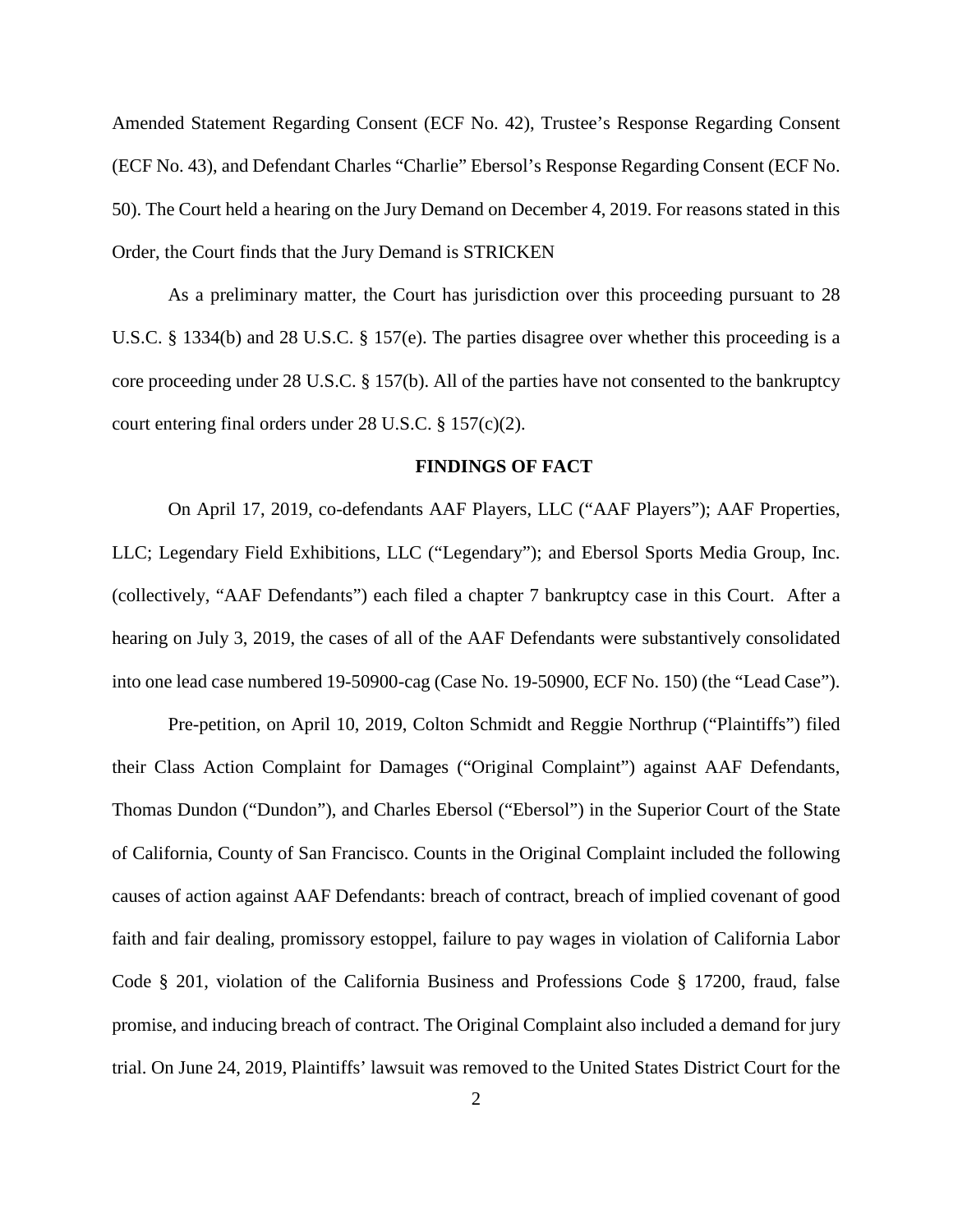Northern District of California. The case was then transferred to the United States District Court for the Western District of Texas ("Texas Western District Court") on September 9, 2019. On September 23, 2019, the Texas Western District Court issued an Order of Referral that referred Plaintiffs' lawsuit to this Court. Upon transfer of the case, the Texas Western District Court transmitted the Original Complaint to this Court.

While this lawsuit was pending in the Texas Western District Court, Plaintiffs filed Proof of Claim #214 on July 15, 2019, and Amended Proof of Claim #214 on July 16, 2019 ("Claim") in the Lead Case. The Claim was for \$673,920,000.00 on the basis of "services performed and U.S. District Case No. 19-CV-03666-JCS." The Claim contained an addendum, which provided that Plaintiffs' "claim against Debtors arises from a civil action . . . [that was] filed . . . in the San Francisco County Superior Court against [AAF Defendants]." (Case No. 19-50900, Claim #214- 2). The Claim includes as attachments a copy of the Original Complaint and a copy of the standard form contract between Plaintiffs and AAF Players. (Case No. 19-50900, Claim #214-2, Exh. A, B). The Claim also states, in relevant part, that "filing of this proof of claim is not and shall not be deemed or construed as . . . a waiver or release of the Plaintiffs' rights to a trial by jury." (Case No. 19-50900, Claim #214-2).

#### **PARTIES' ALLEGATIONS**

Plaintiffs' Original Complaint in the Superior Court of California included a jury demand. Plaintiffs filed their Amended Jury Demand (ECF No.  $17)^1$  and Amended Statement Regarding Consent (ECF No. 27). Plaintiffs' Amended Statement Regarding Consent provides that Plaintiffs do not consent to conduct of a jury trial by the bankruptcy court. Plaintiffs contend that the matters

<sup>&</sup>lt;sup>1</sup> Hereinafter, all citations to the "ECF" are in reference to the electronic docket in the captioned adversary proceeding unless otherwise noted.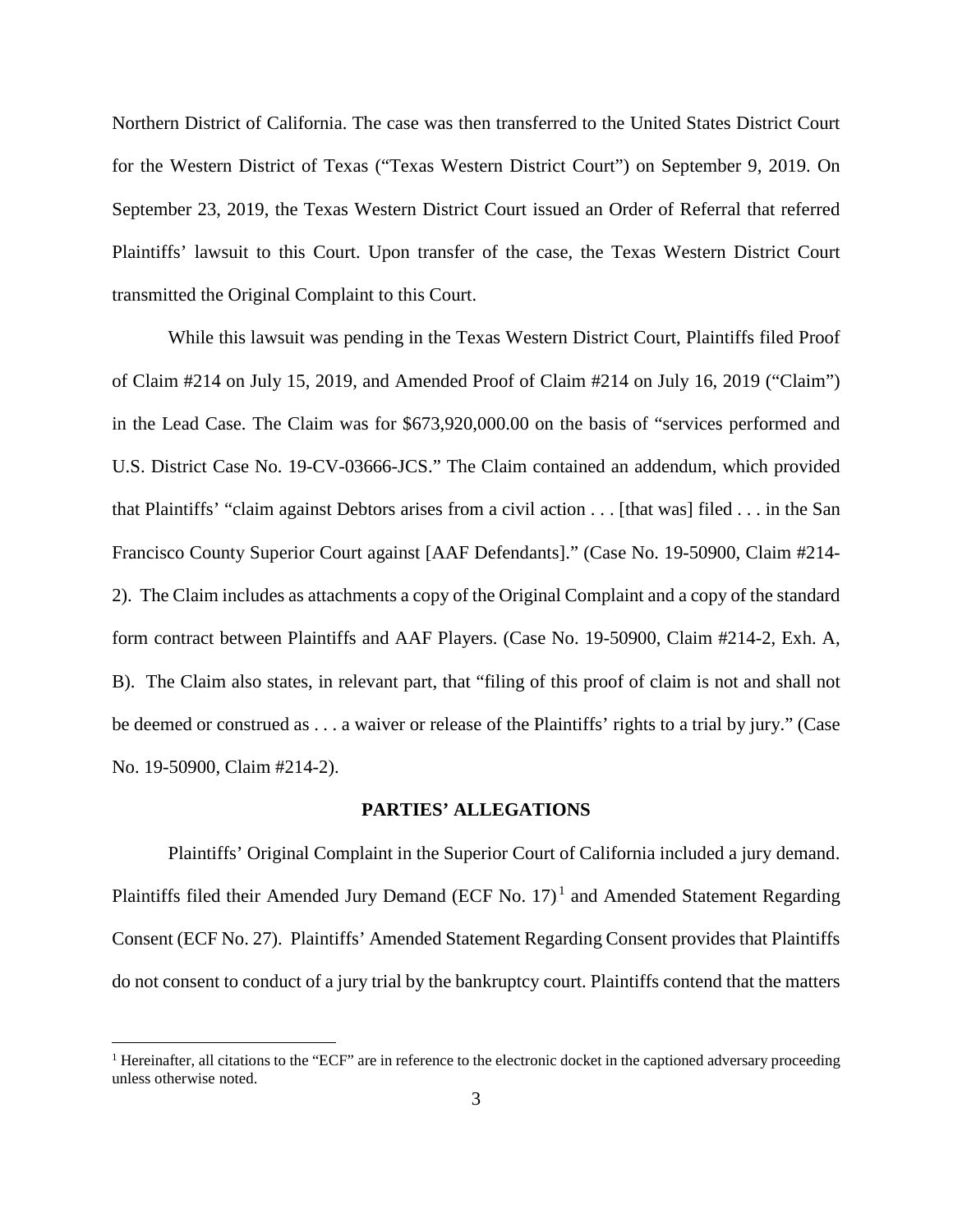at issue, except the counts for promissory estoppel and violations of the California Business and Professions Code (for which Plaintiffs seek trial by jury under Fed. R. Civ. P. 39(c)), sound in state law and are afforded the right to trial by jury under state law. Plaintiffs contend that their claims against non-debtor defendants are non-core. Finally, Plaintiffs state that to the extent the matters presented are non-core, Plaintiffs do not consent to entry of final orders by the Bankruptcy Court.

Dundon and Ebersol do not consent to a jury trial by the bankruptcy court. (ECF Nos. 36 and 50). Dundon alleges that the Bankruptcy Court must hear this dispute and enter final orders regardless of parties' consent because Plaintiffs waived their Seventh Amendment right to a jury by filing a proof of claim over the matters at issue. (ECF No. 36). Ebersol argues that Plaintiffs waived their right to a jury trial by filing a proof of claim in the underlying bankruptcy case. (ECF No. 50). Ebersol contends that the adversary is a core proceeding that attempts to resolve Plaintiffs' claims brought in the bankruptcy case. (*Id*.). Ebersol consents to entry of final order of the Court to the extent that it finds that this proceeding is non-core. (*Id*.).

Trustee's Response Regarding Consent (ECF No. 43) provides that the Chapter 7 Trustee consents to conduct of a jury trial by the Bankruptcy Court. Trustee's position is that because Plaintiffs filed a proof of claim in the AAF bankruptcy case, Plaintiffs do not have a Seventh Amendment right to jury trial against AAF Defendants under *Langenkamp v. Culp*, 111 S.Ct. 330 (1990). Trustee argues, moreover, that Plaintiffs' claims against AAF Defendants are core proceedings pursuant to 28 U.S.C. § 157(b)(2)(B) because those claims are fundamentally part of the claims allowance process. Trustee avers that claims against non-debtor defendants Ebersol and Dundon are not core proceedings. Trustee consents to entry of final orders regarding core and noncore claims.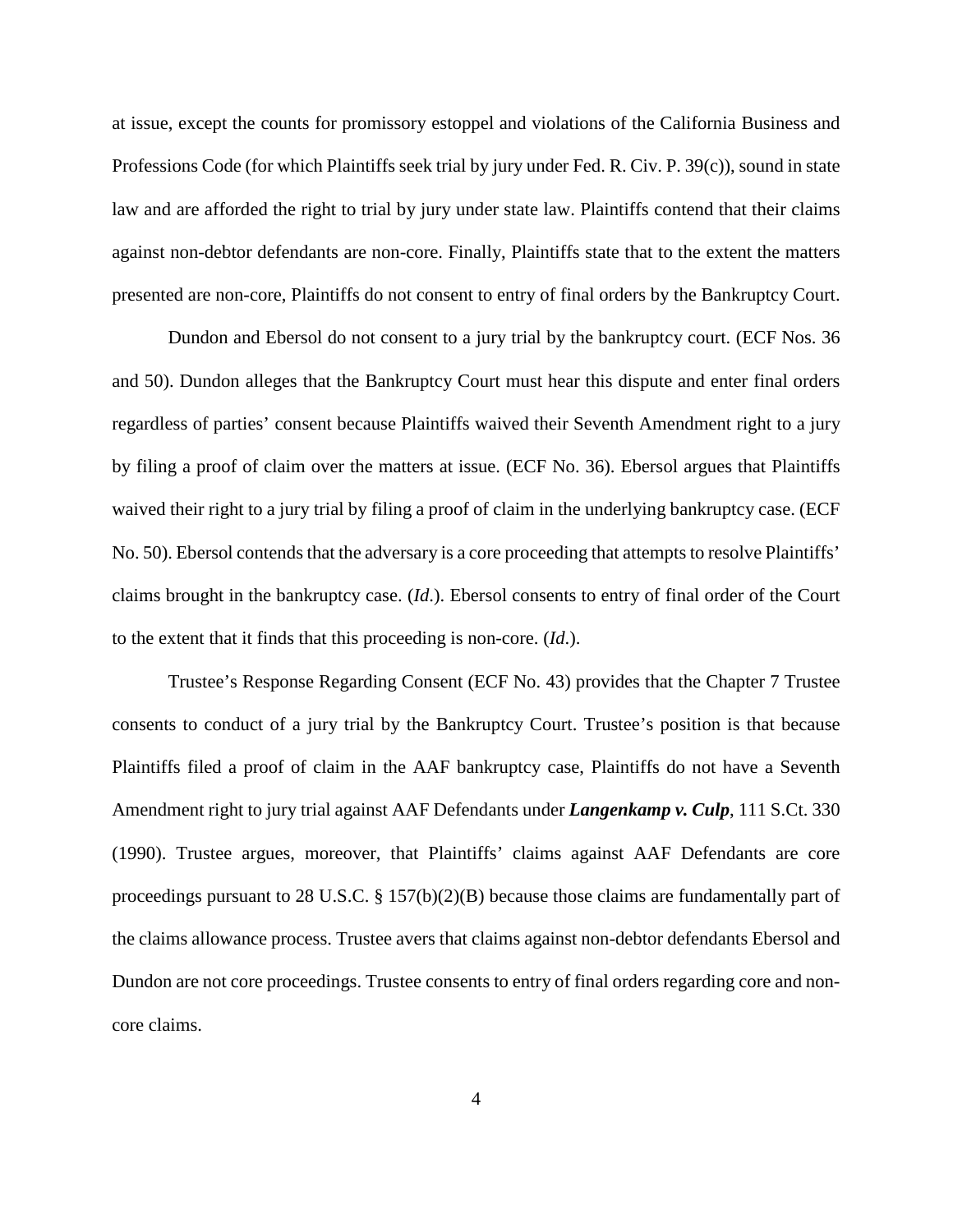In response to arguments of waiver addressed by Trustee, Ebersol, and Dundon, Plaintiffs filed a Reply (ECF No. 42) arguing that their case is distinguishable from the Supreme Court cases *Langenkamp* and *Granfinanciera, S.A. v. Nordberg*, 492 U.S. 33 (1981) because those cases focus on a creditor's right to jury trial where (a) a bankruptcy trustee brings a claim against the creditor following the filing to bring money back into the bankruptcy estate, and (b) the creditor has submitted a claim against the estate. Plaintiffs argue that their lawsuit is distinguishable because it is against debtors *and* non-debtors; because it was brought before AAF's bankruptcy was filed; because it was brought before a proof of claim was filed in AAF's bankruptcy case; and because Plaintiffs expressly reserved their right to seek a trial by jury in both their Original Complaint in California state court and in their proof of claim.

## **DISCUSSION**

## **A. Right to a Jury Trial**

The Seventh Amendment provides that "[i]n Suits at common law, where the value in controversy shall exceed twenty dollars, the right of trial by jury shall be preserved . . . " U.S. Const. Amdt. 7. The term "suits at common law" included "suits in which *legal* rights were to be ascertained and determined, in contradistinction to those where equitable rights alone were recognized, and equitable remedies were administered." *Feltner v. Columbia Pictures Television, Inc.*, 523 U.S. 340, 348 (1998) (internal citation omitted). The Seventh Amendment protects a litigant's right to jury trial "only if a cause of action is legal in nature and involves a matter of private right." *Granfinanciera*, 492 U.S. at 42 n. 4.

To determine whether the right to a jury trial exists, the Supreme Court, has stated that the Court must: "(1) compare the 'statutory action to 18th century actions brought in courts of England prior to the merger of the courts of law and equity;' and (2) consider whether the remedy sought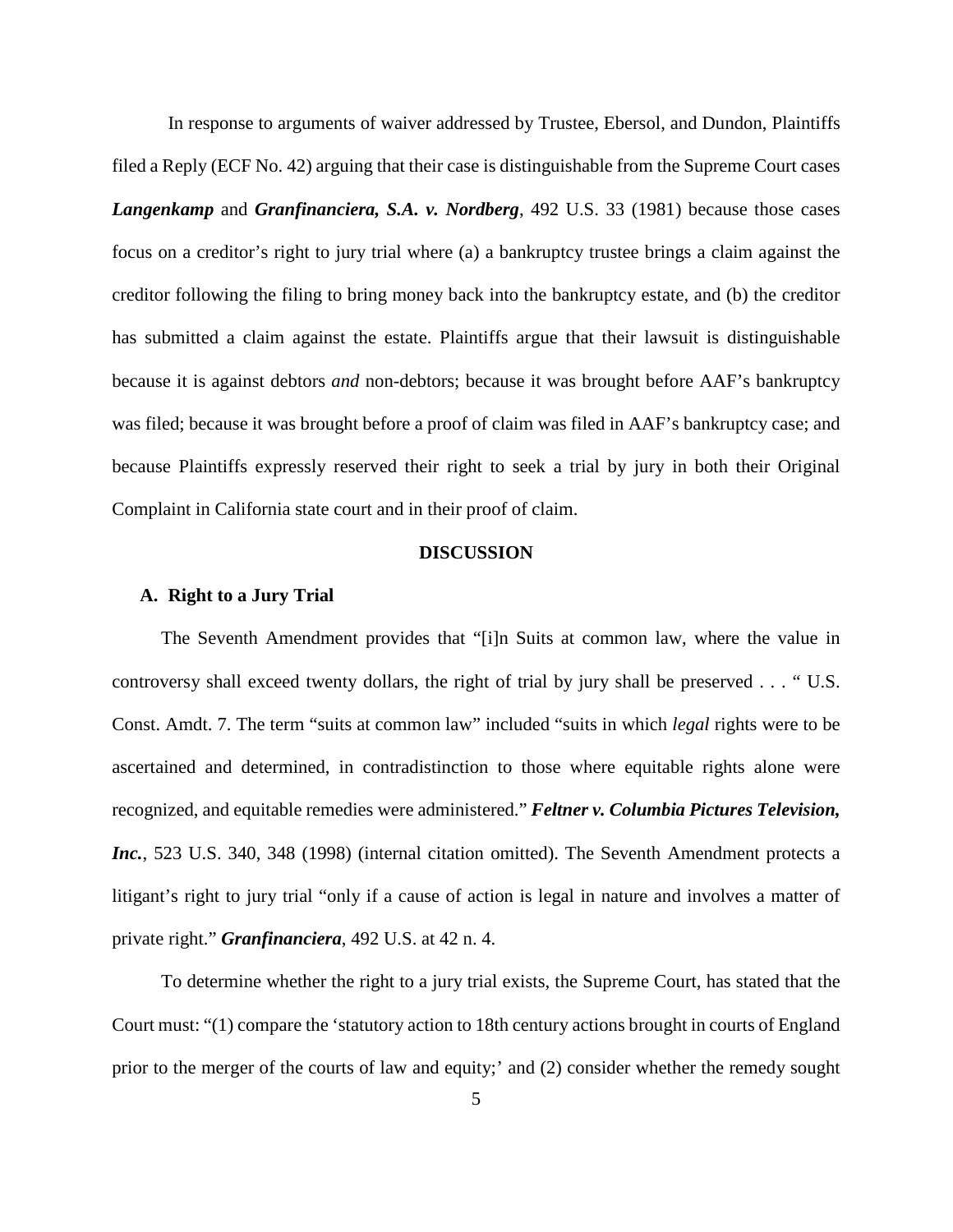is 'legal or equitable in nature.'" *In re Antone's Records*, *Inc.*, Case No. 08-12292-CAG, Adv. No. 09-1010-CAG, 2010 WL 11678512, at \*3 (Bankr. W.D. Tex. Feb. 5, 2010) (quoting *Granfinanciera*, 492 U.S. at 42). Finally, the Court must determine whether the cause of action involves private rights or public rights, because causes of action regarding private rights are protected by the Seventh Amendment. *Granfinanciera*, 492 U.S. at 51. Public rights include "seemingly 'private' right[s] that are created by Congress, acting as valid legislative purpose pursuant to its constitutional powers under Article I . . . ." *U.S. Bank. Nat. Ass'n v. Verizon Comm., Inc.*, 761 F.3d 409, 417 (5th Cir. 2014) (quoting *Atlas Roofing Co., Inc. v. Occupational Safety & Health Review Comm'n*, 430 U.S. 442, 455 (1977)). "Bankruptcy is an example of an area involving 'public rights.'" *U.S. Bank. Nat. Ass'n*, 761 F.3d at 417.

Plaintiffs' First Amended Complaint (ECF No. 24) seeks damages, not equitable remedies, for nearly all, if not all, of the causes of actions alleged against all Defendants. The parties did not make arguments in the moving papers or at hearing as to which counts were perceived as equitable versus legal. Therefore, the Court will not attempt to ascribe classifications to Plaintiffs' causes of action in the First Amended Complaint. The Court notes, however, that when legal and equitable claims are joined, "the right to a jury trial on the legal claim, including all issues common to both claims, remains intact." *In re Antone's Records, Inc.*, 2010 WL 11678512, at \*3 (quoting *Curtis v. Loether*, 415 U.S. 189, 196 n. 11 (1974)). Therefore, although it is possible that there are legal and equitable claims present in this case, "the presence of equitable elements" does not generally deprive Plaintiffs to their right of trial by jury of their legal claims. *In re Jensen*, 946 F.2d 369, 372 (5th Cir. 1991).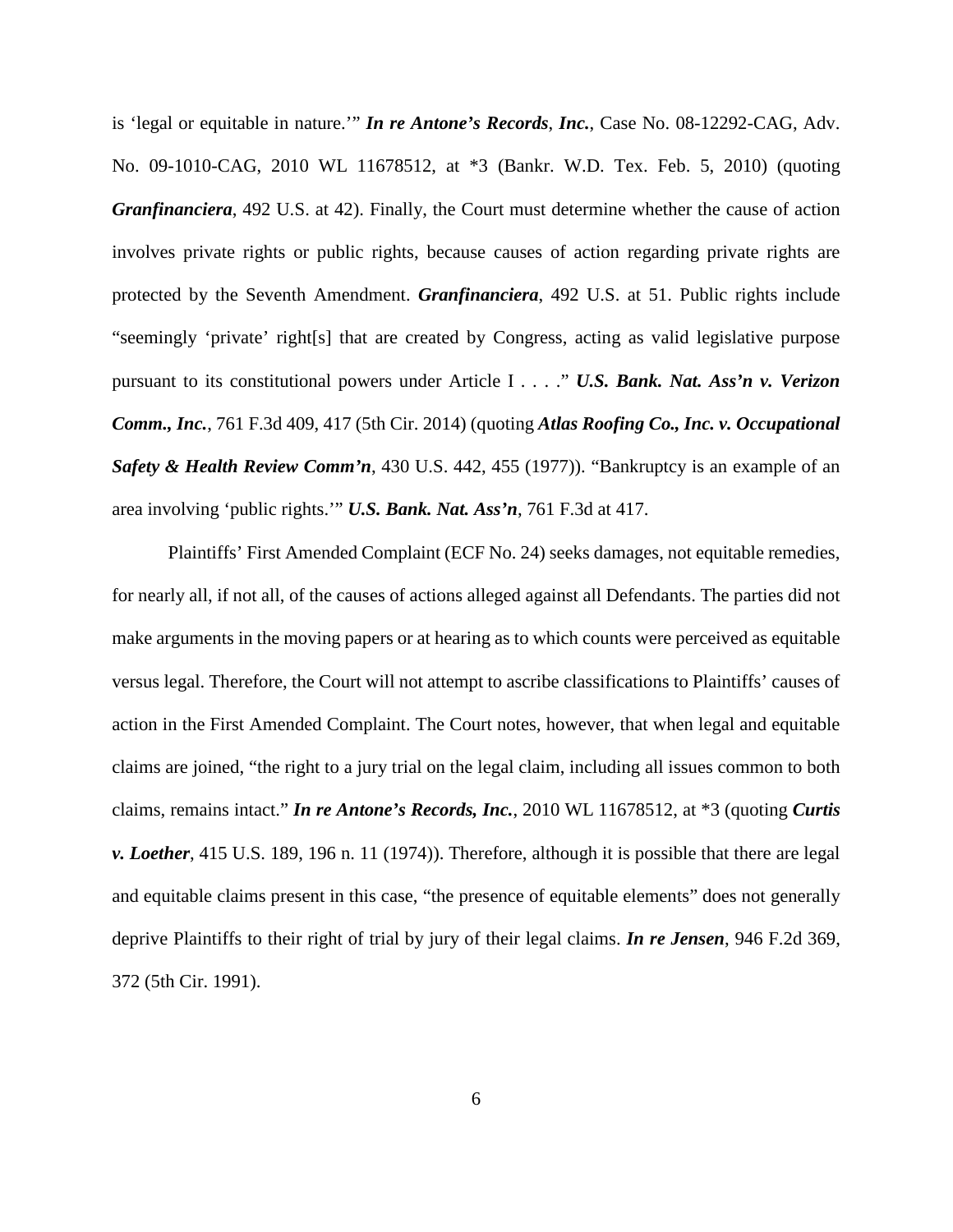## **B. Loss of the Jury Trial Right by Filing a Proof of Claim**

By filing a claim against the bankruptcy estate, "a creditor triggers the process of 'allowance and disallowance of claims,' thereby subjecting himself to the bankruptcy court's equitable power." *Id*. at 373 (citing *Granfinanciera*, 492 U.S. at 58). Moreover, by "[triggering] the process of 'allowance and disallowance of claims' [through filing] a claim against the bankruptcy estate," the creditor then becomes "[subjected] to the equitable power of the bankruptcy court." *U.S. Bank Nat. Ass'n*, 761 F.3d at 417 (citing *Granfinanciera*, 492 U.S. at 58–59). Disputes that are integrally related to allowance or disallowance of a filed claim are equitable in nature. *Granfinanciera*, 492 U.S. at 58.

In a Fifth Circuit case where a trustee of a litigation trust alleged a right to jury trial for a fraudulent transfer suit being brought against a creditor that filed a proof of claim, the court evaluated a number of factors, including:

1) whether the creditor . . . [had] filed proofs of claim in the bankruptcy proceeding; (2) whether the proofs of claim [had] been resolved, and, if not, whether their resolution [would] necessarily require the resolution of the debtor's fraudulent transfer claims against [creditor] $^{2} \cdots$ 

*Id*. Here, Plaintiffs filed Proof of Claim #13-2 in AAF Defendants' jointly administered bankruptcy; the Claim seeks payment of about \$674 million from Debtor-Defendants' estate. (Case No. 19-50900, Claim #214-2). Plaintiffs' Claim has not been resolved. While this lawsuit does not include a fraudulent transfer cause of action like the *U.S. Bank* case did, the Court must evaluate whether resolving Plaintiffs' proof of claim against Debtor-Defendants requires Plaintiffs' causes of action to be litigated.

 <sup>2</sup> The Court also considered whether a debtor, as opposed to a creditor, is bound by *Langenkamp*; whether a litigation trust, succeeding to the rights of the debtor, has a right to jury trial when the debtor itself would have no such right; and whether *Stern v. Marshall*, 564 U.S. 462 (2011), required a jury trial. *U.S. Bank Nat'l Ass'n*, 761 F.3d at 418. These additional points of analysis are not relevant to the case at bar. As such, the Court does not review them here.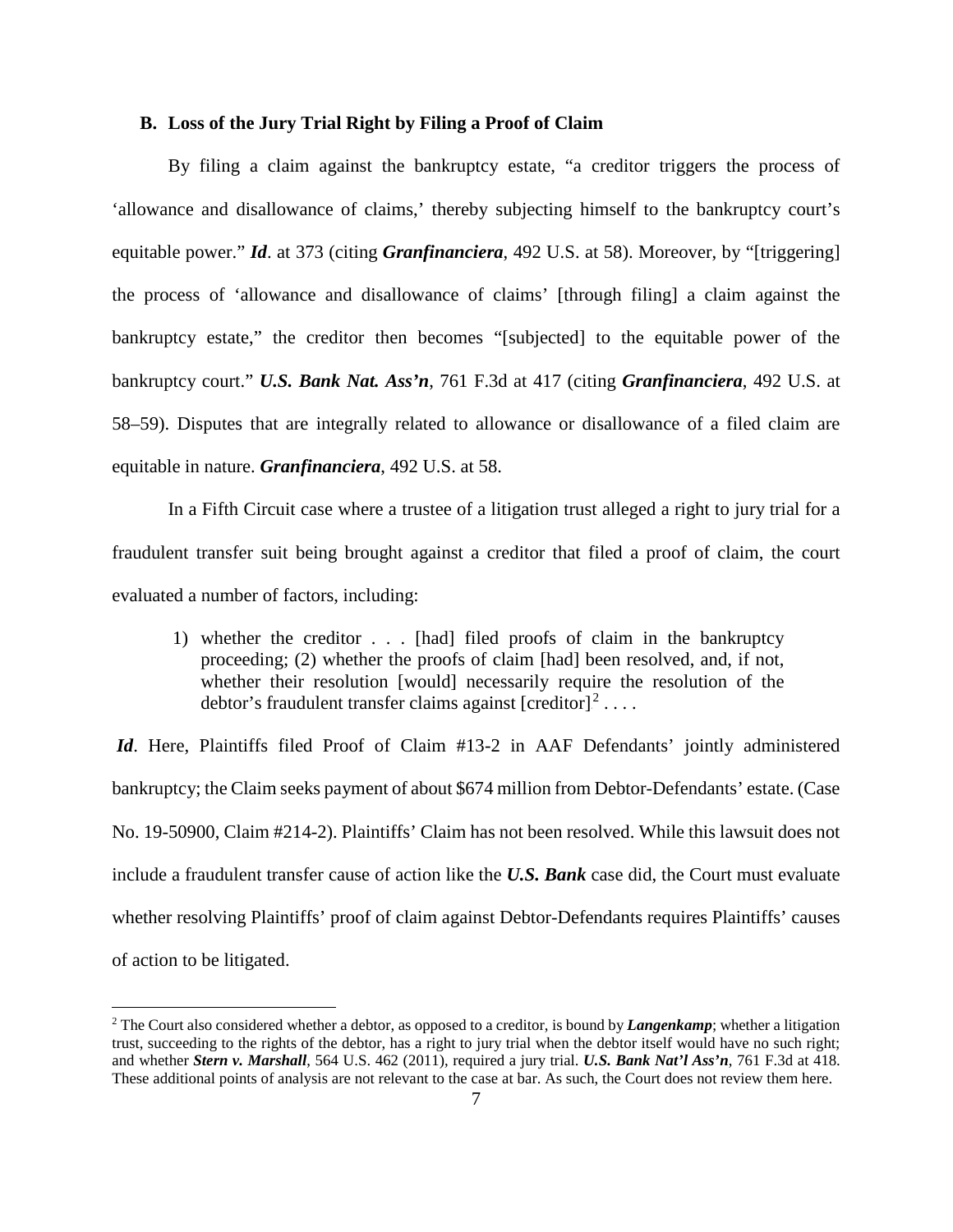By filing their Claim, Plaintiffs asserted a right to bankruptcy estate assets. Apportioning estate assets is an equitable "public rights" procedure mandated by Congress under 28 U.S.C. § 157(b)(2)(B) to which jury trial right does not attach. Therefore, by filing their proof of claim, Defendants effectively converted their legal dispute to an equitable dispute. Because *Granfinanciera* held that the right to a jury trial only extends to matters that are legal in nature and involve private rights, a creditor that files a claim loses its Seventh Amendment right to a jury trial. *See Billing v. Ravin, Greenberg & Zachin, P.A.*, 22 F.3d 1242 (3d Cir. 1994) (finding that a creditor who files a proof of claim in a bankruptcy case has no right to a jury trial on issues raised in defense of their claim).

Plaintiffs argue that they reserved their right to a jury trial by including language in their Claim stating that "filing of this proof of claim is not and shall not be deemed or construed as . . . a waiver or release of the Plaintiffs' rights to a trial by jury." (Case No. 19-50900, Claim #214-2). The Court disagrees. Even if a creditor attempts to couch its claim in protective language reserving the right to a jury trial, such protective language is not binding on the Court; rather, the Court is bound by *Langenkamp* and *Granfinanciera*, which found that filing a proof of claim results in waiver of the right to jury trial. *Travellers Int'l AG v. Robinson*, 982 F.2d 96, 100 (3d Cir. 1992); *see also Matter of Peachtree Lane Assoc., Ltd.*, 150 F.3d 788, 799 (7th Cir. 1998) (finding that adversary defendants designating that counterclaims as "conditional" did not preserve their right to a jury trial).

The Court appreciates that Plaintiffs filed their Claim before this case was transferred to this Court by the Western Texas District Court. The Court also appreciates the Hobson's Choice here, which is that Plaintiffs were forced to "file a proof of claim and lose [their] right to a jury trial in the adversary proceeding, or forgo filing a proof of claim but risk the loss of [their] right to